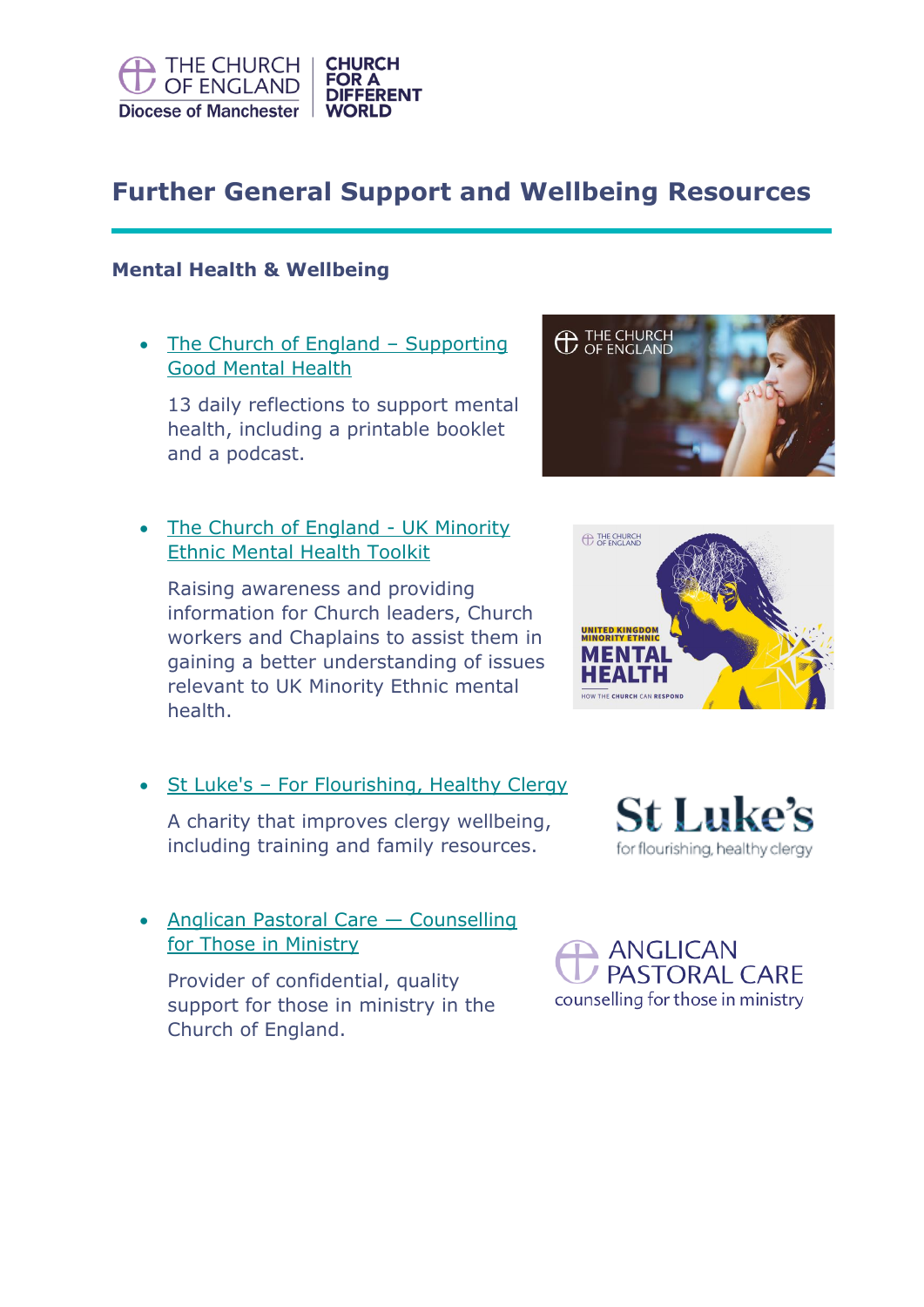

• Sheldon Hub – Doing Healthy [Ministry Together](https://www.sheldonhub.org/) 

A safe place for people in ministry to meet, share and support each other.

### • WORK REST PRAY – [Reflections on Faith and](http://workrestpray.com/)  [Mental Health](http://workrestpray.com/)

Reflections on how faith relates to those three important aspects of our work, rest and prayer lives and also to our wellbeing, sense of identity and self-worth.

## • [The Mind and Soul Foundation](https://www.mindandsoulfoundation.org/) - Equip, Educate [and Encourage](https://www.mindandsoulfoundation.org/)

Exploring Christianity and Mental Health. Multimedia resources - audio, video, articles, events, course, directory.

• GoHealth - [Prayer and Healing](https://gohealth.org.uk/)

A network of people and communities who receive prayer requests 24/7.

# • Soultime - [Christian Meditation](https://www.soultime.com/)

200+ guided meditation on subjects like stress, anxiety, sleep and much more – endorsed by Justin Welby.









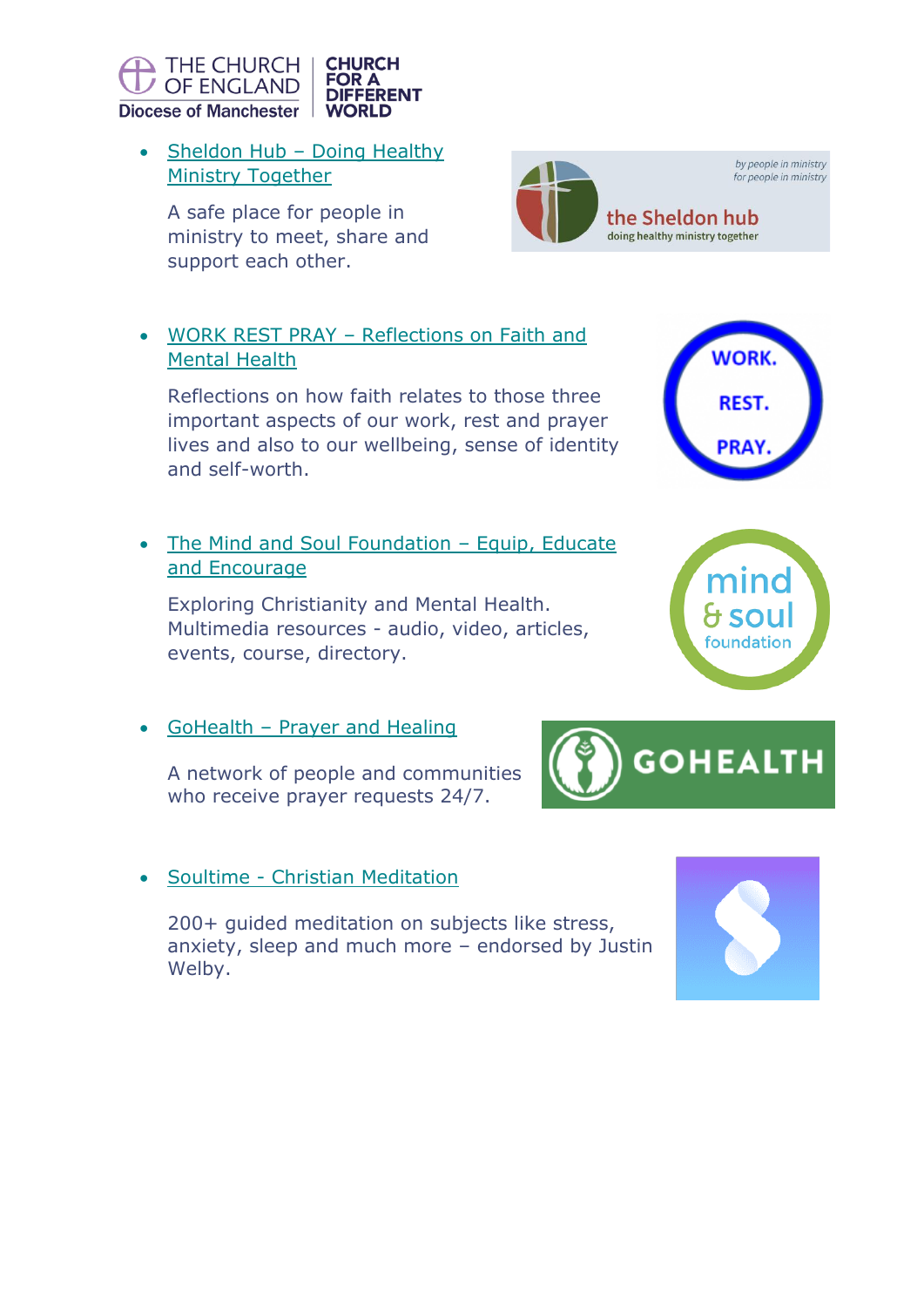

#### **Coronavirus**

• The Church of England – [Guidance on Mental Health and Wellbeing](https://www.churchofengland.org/sites/default/files/2020-03/Guidance%20on%20mental%20health%20and%20wellbeing%20and%20Coronavirus.pdf)  [and Coronavirus](https://www.churchofengland.org/sites/default/files/2020-03/Guidance%20on%20mental%20health%20and%20wellbeing%20and%20Coronavirus.pdf) 

A downloadable PDF to help ministers and others who are offering pastoral support to better understand the sorts of mental health and wellbeing issues that individuals within their communities might be experiencing

• The Church of England – [T.H.R.I.V.E. During the Pandemic](https://www.churchofengland.org/sites/default/files/2020-05/THRIVE%20-%20ministry%20branding.pdf)

Six ways for Ministers to support their wellbeing and flourish in their ministry (Living Ministry Research resource).

• Cinnamon Network - [Supporting Mental Health in the Midst of](https://www.cinnamonnetwork.co.uk/mental-health-and-wellbeing/)  [COVID-19](https://www.cinnamonnetwork.co.uk/mental-health-and-wellbeing/)

Key ways for churches to support good mental health and emotional wellbeing, tools include a wellbeing webinar.

#### **Retreats**

• [The Retreat Association](https://www.retreats.org.uk/)

Home page for nationwide Christian retreat venues, helping you explore and deepen your journey with God through retreats.

#### **Equality and Inclusivity**

• [Women and the Church](https://womenandthechurch.org/) (WATCH)

A national organisation working actively for gender justice, equality and inclusion in the Church of England.

• [Anglican Minority Ethnic Network \(AMEN\)](https://www.amenanglican.org.uk/home)

Prompting the presence and participation of Anglicans of Minority Ethnic Heritage in all structures of our church in the service of the Gospel of Jesus Christ.

• [OneBodyOneFaith](http://www.onebodyonefaith.org.uk/)

Empowering LGBT+ Christians and helping churches and faith communities to have intelligent and compassionate conversations about sexuality.